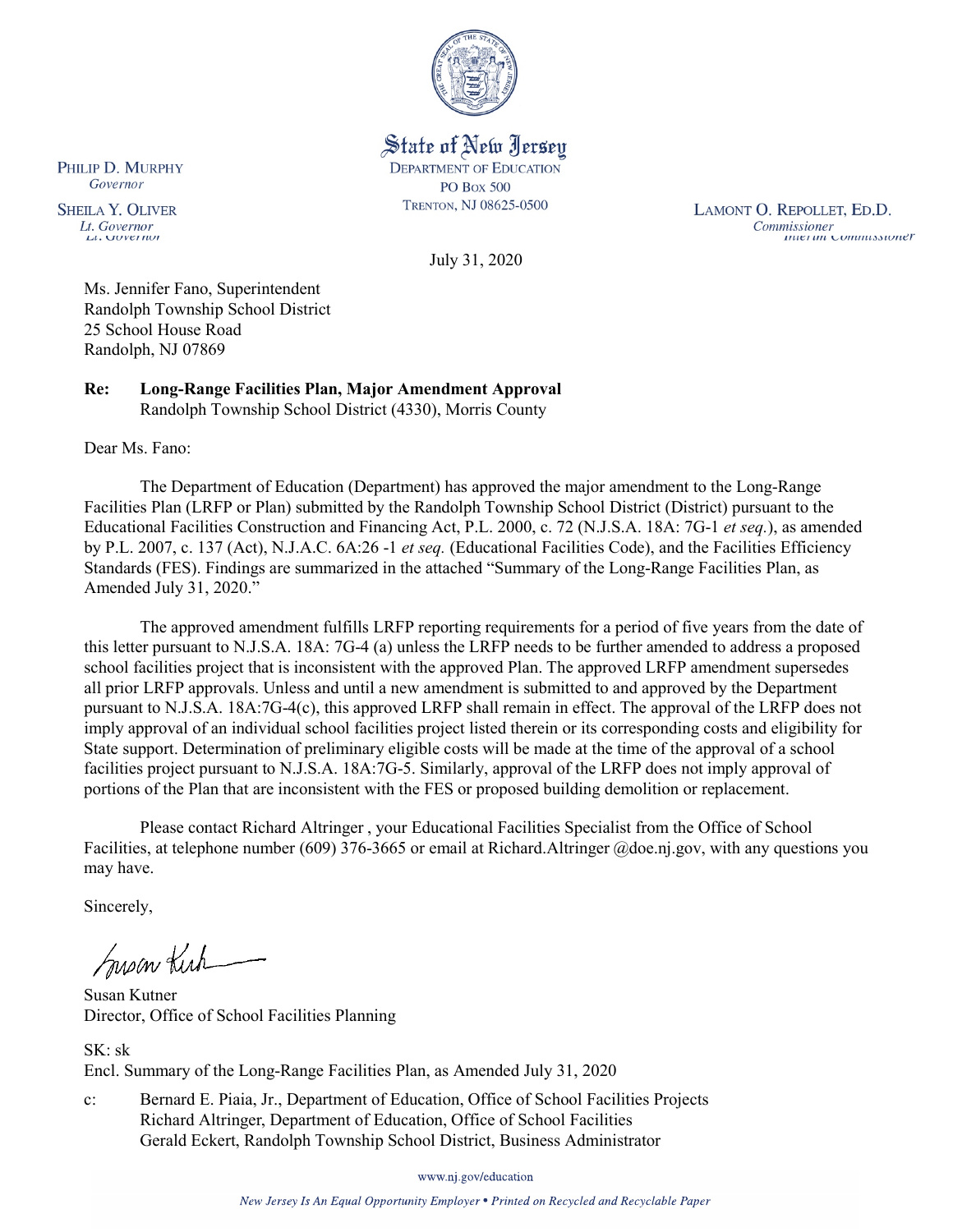# **Randolph Township School District (4330) Summary of the Long-Range Facilities Plan, as Amended July 31, 2020**

The Department of Education (Department) has completed its review of the major amendment to the Long-Range Facilities Plan (LRFP or Plan) submitted by the Randolph Township School District (District) pursuant to the Educational Facilities Construction and Financing Act, P.L. 2000, c. 72 (N.J.S.A. 18A: 7G-1 *et seq.*), as amended by P.L. 2007, c. 137 (Act), N.J.A.C. 6A:26-1 et seq. (Educational Facilities Code), and the Facilities Efficiency Standards (FES).

The following provides a summary of the District's approved amended LRFP. The summary is based on the standards set forth in the Act, the Educational Facilities Code, the FES, District-reported information in the Department's LRFP reporting system, and supporting documentation. The referenced reports in *italic* text are standard reports available on the Department's LRFP website.

#### **1. Inventory Overview**

The District is classified as a Regular Operating District (ROD) for funding purposes. It provides services for students in grades PK-12.

The District identified existing and proposed schools, sites, buildings, rooms, and site amenities in its LRFP. Table 1 lists the number of existing and proposed district schools, sites, and buildings. Detailed information can be found in the *School Asset Inventory Report* and the *Site Asset Inventory Report.*

**As directed by the Department, school facilities projects that have received initial approval by the Department and have been approved by the voters, if applicable, are represented as "existing" in the LRFP.** Approved projects that include new construction and/or the reconfiguration/reassignment of existing program space are as follows: n/a.

| Category                                     | <b>Existing</b> | <b>Proposed</b> |
|----------------------------------------------|-----------------|-----------------|
| Number of Schools (assigned DOE school code) |                 |                 |
| Number of School Buildings <sup>1</sup>      |                 |                 |
| Number of Non-School Buildings <sup>2</sup>  |                 |                 |
| Number of Vacant Buildings                   |                 |                 |
| Number of Sites                              |                 |                 |

#### **Table 1: Number of Schools, School Buildings, and Sites**

Based on the existing facilities inventory submitted by the District:

- Schools using leased buildings (short or long-term):  $n/a$
- Schools using temporary classroom units (TCUs), excluding TCUs supporting construction: n/a
- Vacant/unassigned school buildings:  $n/a$

 $\overline{a}$ 

<span id="page-1-0"></span>*<sup>1</sup>* Includes district-owned buildings and long-term leases serving students in district-operated programs

<span id="page-1-1"></span><sup>2</sup> Includes occupied district-owned, non-instructional buildings, such as administrative buildings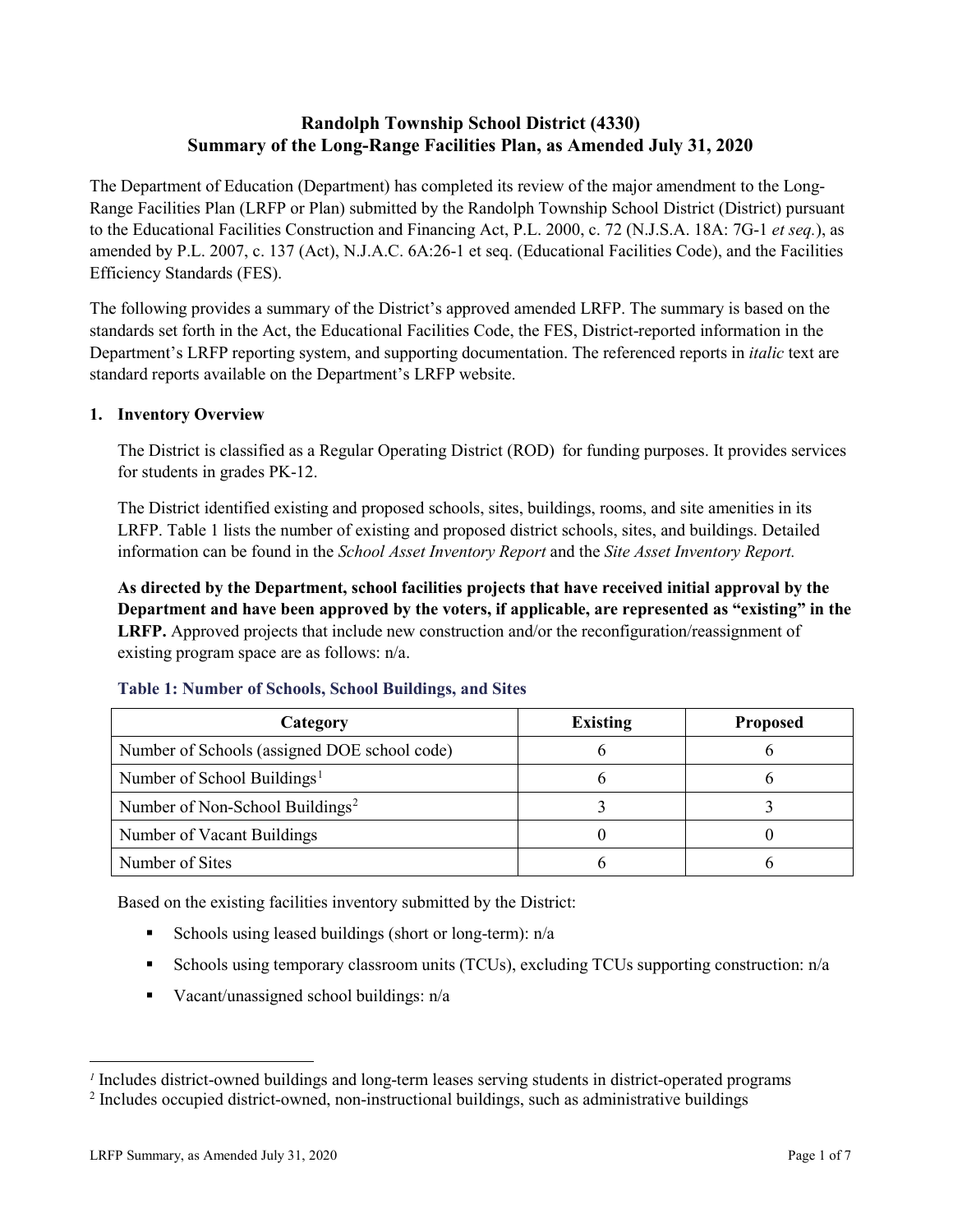Findings:

The Department has determined that the proposed inventory is adequate for approval of the District's LRFP amendment. However, the LRFP determination does not imply approval of an individual school facilities project listed within the LRFP; the District must submit individual project applications for project approval.

# **2. District Enrollments**

The District determined the number of students, or "proposed enrollments," to be accommodated for LRFP planning purposes on a district-wide basis and in each school.

The Department minimally requires the submission of a standard cohort-survival projection using historic enrollment data from the Application for School State Aid (ASSA) or NJ Smart. The cohort-survival method projection method forecasts future students based upon the survival of the existing student population as it moves from grade to grade. A survival ratio of less than 1.00 indicates a loss of students, while a survival ratio of more than 1.00 indicates the class size is increasing. For example, if a survival ratio tracking first to second grade is computed to be 1.05, the grade size is increasing by 5% from one year to the next. The cohort-survival projection methodology works well for communities with stable demographic conditions. Atypical events impacting housing or enrollments, such as an economic downturn that halts new housing construction or the opening of a charter or private school, typically makes a cohort-survival projection less reliable.

#### **Proposed enrollments are based on a standard cohort-survival enrollment projection.**

Adequate supporting documentation was submitted to the Department to justify the proposed enrollments. Table 2 provides a comparison of existing and projected enrollments. All totals include special education students.

|                              | <b>Existing Enrollments</b> | <b>District Proposed Enrollments</b> |
|------------------------------|-----------------------------|--------------------------------------|
| <b>Grades</b>                | 2019-20                     | 2023-24                              |
| PK (excl. private providers) | 120                         | 102                                  |
| Grades K to 5                | 1,817                       | 1,979                                |
| Grades 6 to 8                | 1,032                       | 1,002                                |
| Grades 9 to 12               | 1,555                       | 1,297                                |
| Totals K to 12               | 4,524                       | 4,380                                |

# **Table 2: Enrollments**

Findings:

The Department has determined the District's proposed enrollments to be acceptable for approval of the District's LRFP amendment. The Department will require a current enrollment projection at the time an application for a school facilities project is submitted incorporating the District's most recent enrollments in order to verify that the LRFP's planned capacity is appropriate for the updated enrollments.

# **3. District Practices Capacity**

Based on information provided in the room inventories, District Practices Capacity was calculated for each school building to determine whether adequate capacity is proposed for the projected enrollments based on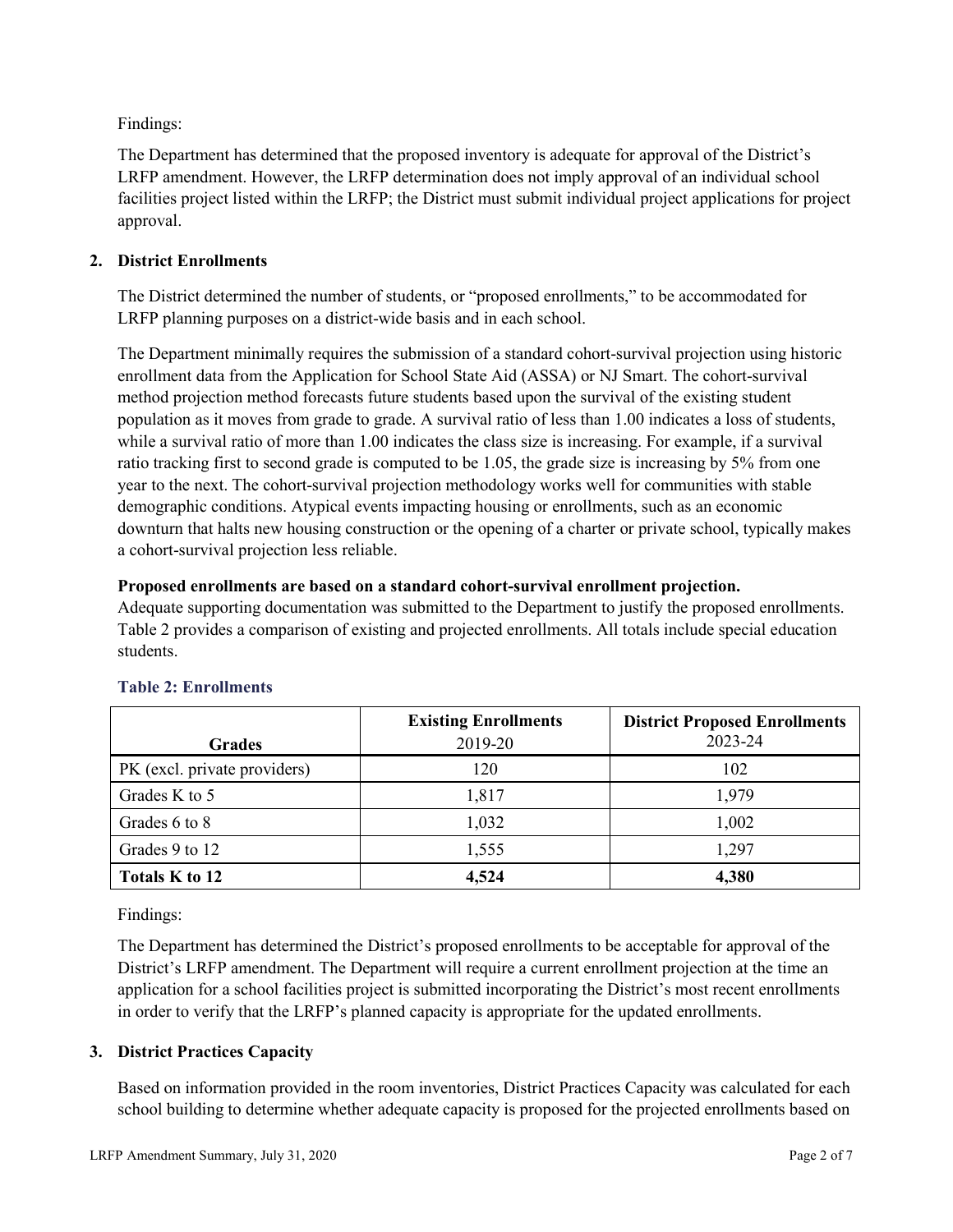district scheduling and class size practices. The capacity totals assume instructional buildings can be fully utilized regardless of school sending areas, transportation, and other operational issues. The calculations only consider district-owned buildings and long-term leases; short term leases and temporary buildings are excluded. **A capacity utilization factor of 90% for classrooms serving grades K-8 and 85% for classrooms serving grades 9-12 is applied in accordance with the FES.** No capacity utilization factor is applied to preschool classrooms.

In certain cases, districts may achieve adequate District Practices Capacity to accommodate enrollments but provide inadequate square feet per student in accordance with the FES, resulting in educational adequacy issues and "Unhoused Students." Unhoused students are considered in the "Functional Capacity" calculations used to determine potential State support for school facilities projects and are analyzed in Section 4.

Table 3 provides a summary of proposed enrollments and existing and proposed District-wide capacities. Detailed information can be found in the LRFP website reports titled *FES and District Practices Capacity Report, Existing Rooms Inventory Report, and Proposed Rooms Inventory Report.*

| <b>Grades</b>              | <b>Proposed</b><br><b>Enrollments</b> | <b>Existing</b><br><b>District</b><br><b>Practices</b><br>Capacity | <b>Existing</b><br>Deviation* | <b>Proposed</b><br><b>District</b><br><b>Practices</b><br>Capacity | <b>Proposed</b><br>Deviation* |
|----------------------------|---------------------------------------|--------------------------------------------------------------------|-------------------------------|--------------------------------------------------------------------|-------------------------------|
| Elementary ( $PK$ to 5)    | 2,081                                 | 2,103.30                                                           | 22.30                         | 2,103.30                                                           | 22.30                         |
| Middle $(6 \text{ to } 8)$ | 1,002                                 | 1,083.30                                                           | 81.30                         | 1,083.30                                                           | 81.30                         |
| High $(9 \text{ to } 12)$  | 1,297                                 | 1,365.10                                                           | 68.10                         | 1,365.10                                                           | 68.10                         |
| <b>District Totals</b>     | 4,380                                 | 4,551.70                                                           | 171.70                        | 4,551.70                                                           | 171.70                        |

# **Table 3: District Practices Capacity Analysis**

*\* Positive numbers signify surplus capacity; negative numbers signify inadequate capacity. Negative values for District Practices capacity are acceptable for approval if proposed enrollments do not exceed 100% capacity utilization.*

Considerations:

- Based on the proposed enrollments and existing room inventories, the District is projected to have inadequate capacity for the following grade groups, assuming all school buildings can be fully utilized: n/a
- Adequate justification has been provided by the District if the proposed capacity for a school significantly deviates from the proposed enrollments. Generally, surplus capacity is acceptable for LRFP approval if additional capacity is not proposed through new construction.

# Findings:

The Department has determined that proposed District capacity, in accordance with the proposed enrollments, is adequate for approval of the District's LRFP amendment. The Department will require a current enrollment projection at the time an application for a school facilities project is submitted, incorporating the District's most recent Fall Enrollment Report, in order to verify that the LRFP's planned capacity meets the District's updated enrollments.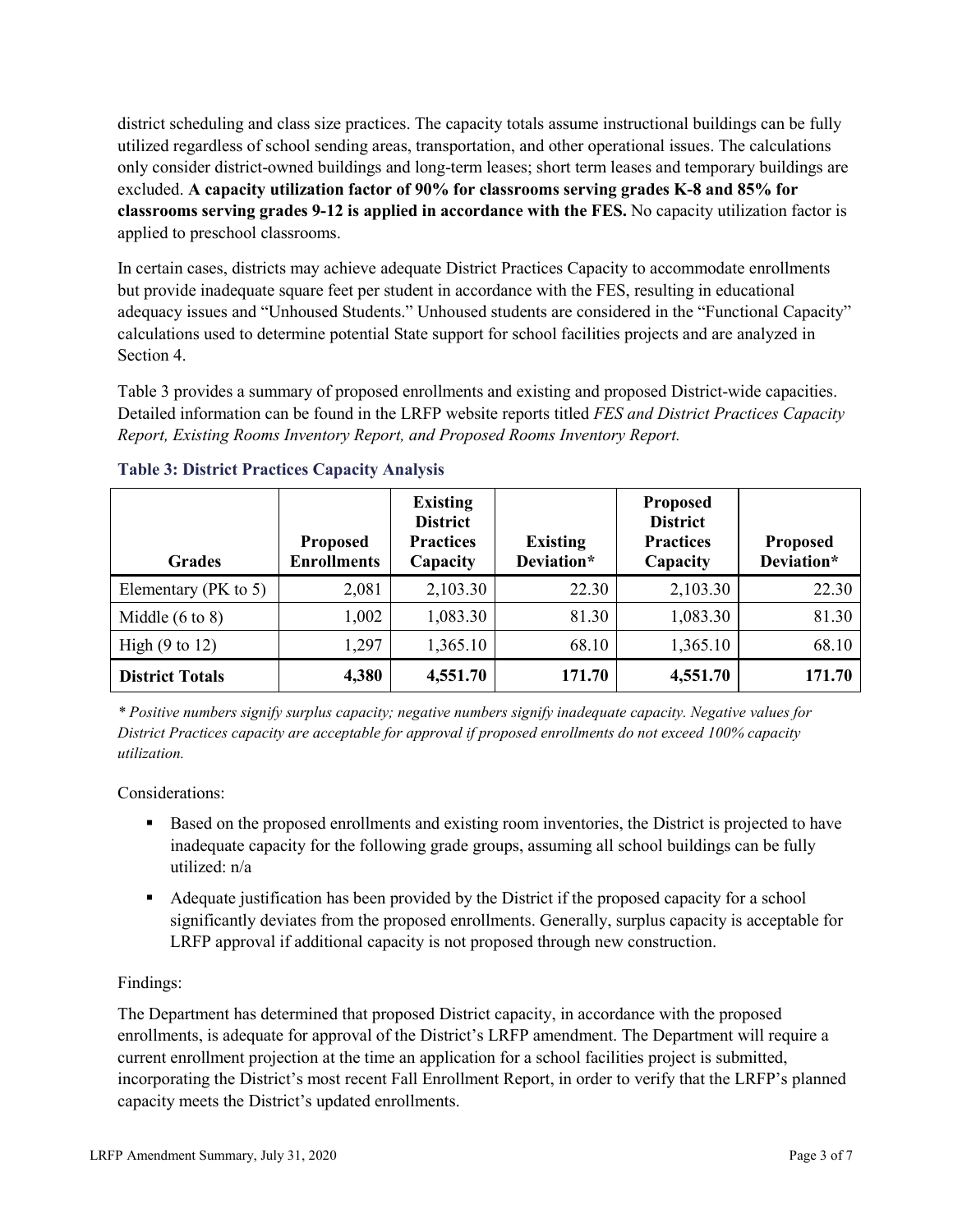# **4. New Construction Funding Eligibility**

*Functional Capacity* was calculated and compared to the proposed enrollments to provide a **preliminary estimate** of Unhoused Students and new construction funding eligibility. **A final determination will be made at the time of project application approval.**

*Functional Capacity* is the adjusted gross square footage of a school building *(total gross square feet minus excluded space)* divided by the minimum area allowance per full-time equivalent student for the grade level contained therein. *Unhoused Students* is the number of students projected to be enrolled in the District that exceeds the Functional Capacity of the District's schools pursuant to N.J.A.C. 6A:26-2.2(c). *Excluded Square Feet* includes (1) square footage exceeding the FES for any pre-kindergarten, kindergarten, general education, or self-contained special education classroom; (2) grossing factor square footage *(corridors, stairs, mechanical rooms, etc.)* that exceeds the FES allowance, and (3) square feet proposed to be demolished or discontinued from use. Excluded square feet may be revised during the review process for individual school facilities projects.

Table 4 provides a preliminary assessment of the Functional Capacity, Unhoused Students, and Estimated Maximum Approved Area for Unhoused Students for each FES grade group. The calculations exclude temporary facilities and short-term leased buildings. School buildings proposed for whole or partial demolition or reassignment to a non-school use are excluded from the calculations pending project application review. If a building is proposed to be reassigned to a different school, the square footage is applied to the proposed grades after reassignment. Buildings that are not assigned to a school are excluded from the calculations. In addition, only preschool students eligible for state funding (former ECPA students) are included. Detailed information concerning the calculations can be found in the *Functional Capacity and Unhoused Students Report* and the *Excluded Square Footage Report.*

| Category                                     | $PK/K$ to 5 | 6 to 8   | 9 to 12  | <b>Total</b> |
|----------------------------------------------|-------------|----------|----------|--------------|
| Eligible PK /K-12 Proposed Enrollments       | 1,877       | 1,002    | 1,297    |              |
| FES Area Allowance (SF/student)              | 125.00      | 134.00   | 151.00   |              |
| <b>Prior to Completion of Proposed Work:</b> |             |          |          |              |
| <b>Existing Gross Square Feet</b>            | 260,708     | 157,762  | 269,662  | 688,132      |
| <b>Adjusted Gross Square Feet</b>            | 257,147     | 155,913  | 267,454  | 680,514      |
| <b>Adjusted Functional Capacity</b>          | 2,057.18    | 1,163.53 | 1,771.22 |              |
| <b>Unhoused Students</b>                     | 0.00        | 0.00     | 0.00     |              |
| Est. Max. Area for Unhoused Students         | 0.00        | 0.00     | 0.00     |              |
| <b>After Completion of Proposed Work:</b>    |             |          |          |              |
| Gross Square Feet                            | 260,708     | 157,762  | 269,662  | 688,132      |
| New Gross Square Feet                        | $\theta$    | 0        | $\theta$ | $\Omega$     |
| <b>Adjusted Gross Square Feet</b>            | 257,147     | 155,913  | 267,454  | 680,514      |
| <b>Functional Capacity</b>                   | 2,057.18    | 1,163.53 | 1,771.22 |              |
| <b>Unhoused Students after Construction</b>  | 0.00        | 0.00     | 0.00     |              |
| Est. Max. Area Remaining                     | 0.00        | 0.00     | 0.00     |              |

#### **Table 4: Estimated Maximum Approved Area for Unhoused Students**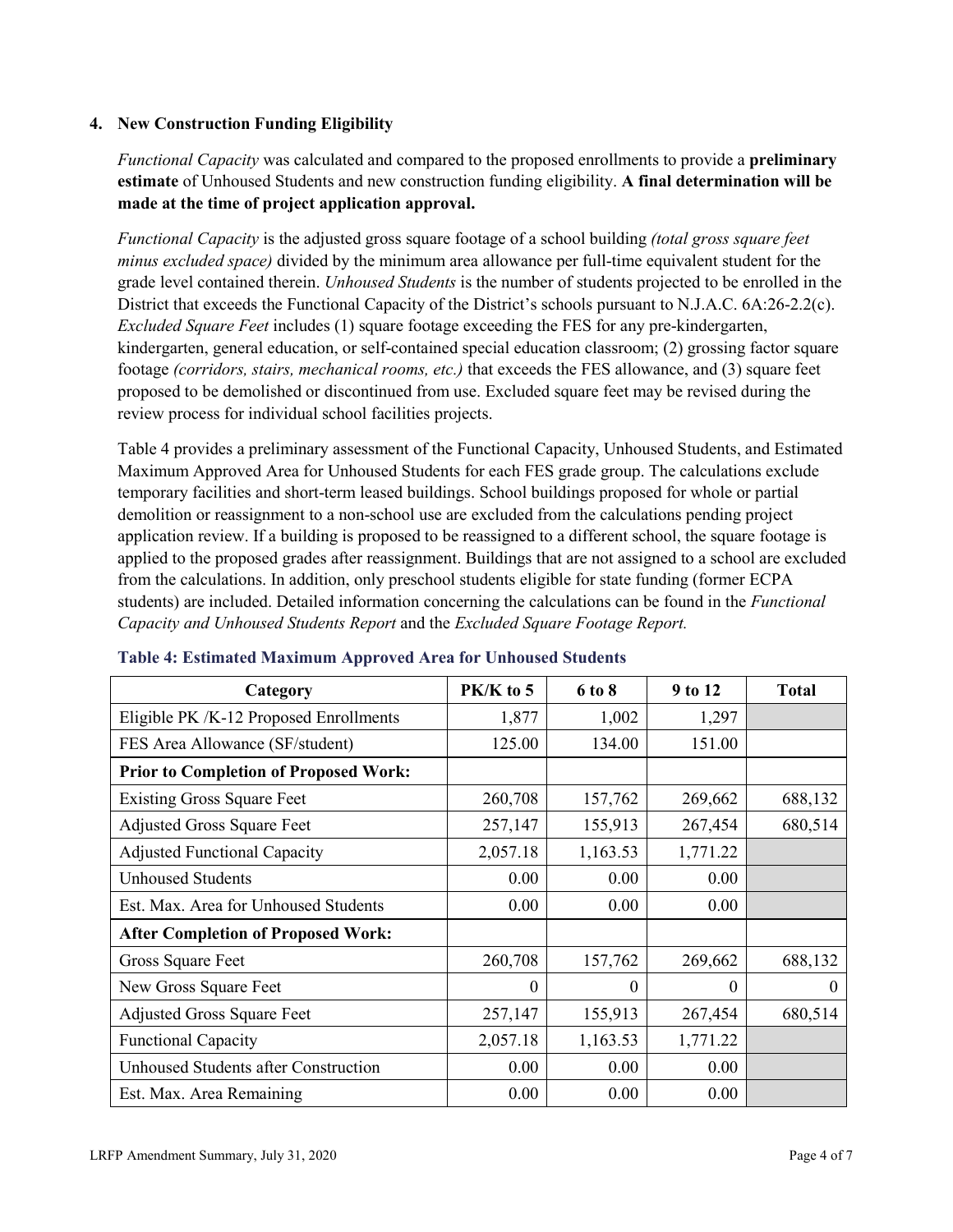Facilities used for non-instructional or non-educational purposes are ineligible for State support under the Act. However, projects for such facilities shall be reviewed by the Department to determine whether they are consistent with the District's LRFP and whether the facility, if it is to house students (full or part time) conforms to educational adequacy requirements. These projects shall conform to all applicable statutes and regulations.

Estimated costs represented in the LRFP by the District are for capital planning purposes only. The estimates are not intended to represent preliminary eligible costs or final eligible costs of approved school facilities projects.

Considerations:

- The District does not have approved projects pending completion, as noted in Section 1, that impact the Functional Capacity calculations.
- **The Functional Capacity calculations** *exclude* square feet proposed for demolition or discontinuation for the following FES grade groups and school buildings pending a feasibility study and project review: n/a.
- Based on the preliminary assessment, the District has Unhoused Students prior to the completion of proposed work for the following FES grade groups: n/a.
- New construction is proposed for the following FES grade groups: n/a.
- Proposed new construction exceeds the estimated maximum area allowance for Unhoused Students prior to the completion of the proposed work for the following grade groups: n/a.
- The District, based on the preliminary LRFP assessment, will not have Unhoused Students after completion of the proposed LRFP work. If the District is projected to have Unhoused Students, adequate justification has been provided to confirm educational adequacy in accordance with Section 6 of this determination.

# Findings:

Functional Capacity and Unhoused Students calculated in the LRFP are preliminary estimates. Preliminary Eligible Costs (PEC) and Final Eligible Costs (FEC) will be included in the review process for specific school facilities projects. A feasibility study undertaken by the District is required if building demolition or replacement is proposed per N.J.A.C. 6A:26-2.3(b)(10).

# **5. Proposed Work**

The District assessed program space, capacity, and physical plant deficiencies to determine corrective actions. Capital maintenance, or *"system actions,"* address physical plant deficiencies due to operational, building code, and /or life cycle issues. Inventory changes, or *"inventory actions,*" add, alter, or eliminate sites, site amenities, buildings, and/or rooms.

The Act (N.J.S.A. 18A:7G-7b) provides that all school facilities shall be deemed suitable for rehabilitation unless a pre-construction evaluation undertaken by the District demonstrates to the satisfaction of the Commissioner that the structure might pose a risk to the safety of the occupants even after rehabilitation or that rehabilitation is not cost-effective. Pursuant to N.J.A.C. 6A:26-2.3(b)(10), the Commissioner may identify school facilities for which new construction is proposed in lieu of rehabilitation for which it appears from the information presented that new construction is justified, provided, however, that for such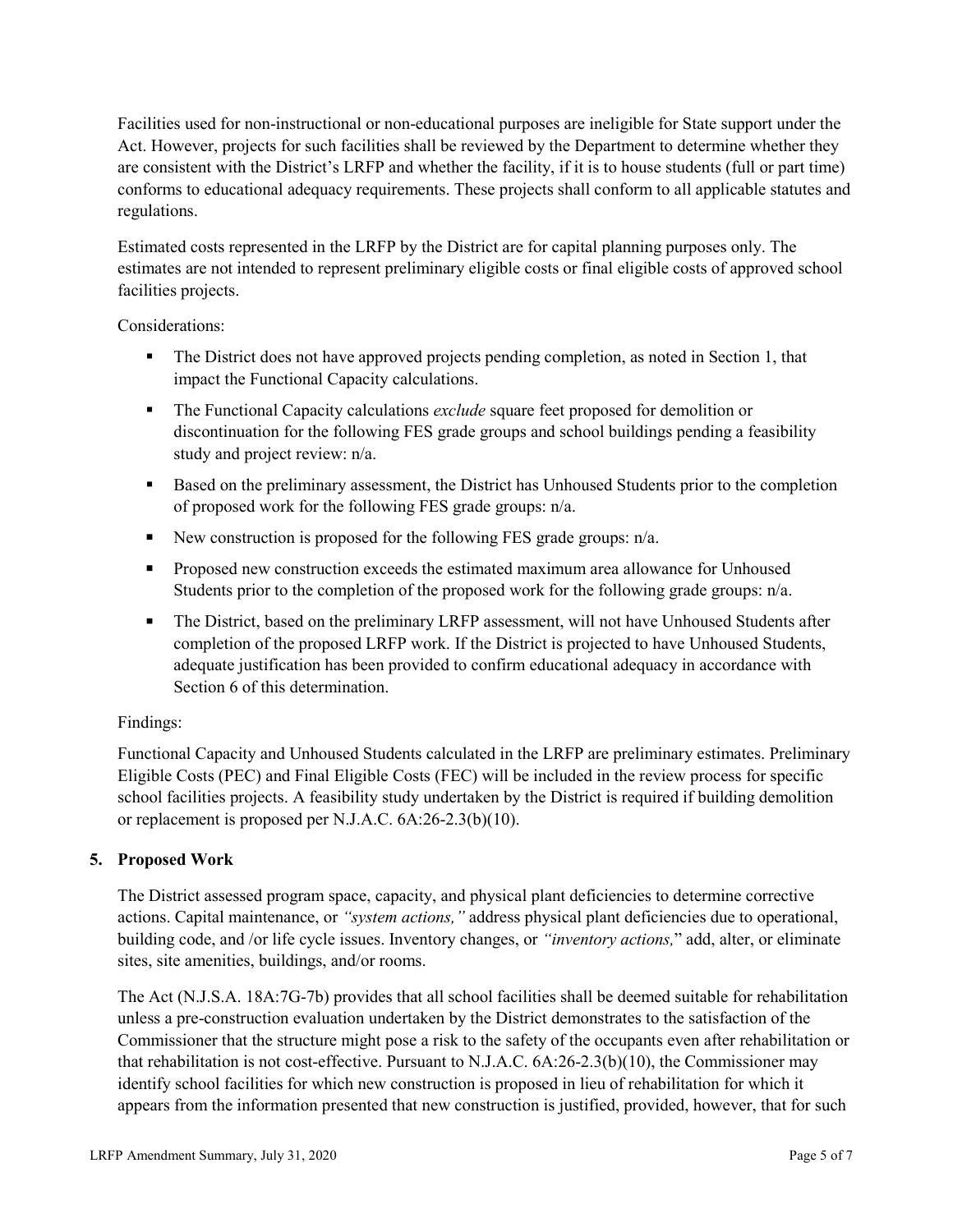school facilities so identified, the District must submit a feasibility study as part of the application for the specific school facilities project. The cost of each proposed building replacement is compared to the cost of additions or rehabilitation required to eliminate health and safety deficiencies and to achieve the District's programmatic model.

Table 5 lists the scope of work proposed for each school based on the building(s) serving their student population. Proposed inventory changes are described in the LRFP website reports titled *"School Asset Inventory Report and "Proposed Room Inventory Report."* Information concerning proposed systems work, or capital maintenance can be found in the *"LRFP Systems Action Summary Report.*"

With the completion of the proposed work, the following schools are proposed to be eliminated: n/a; the following schools are proposed to be added: n/a.

| <b>Proposed Scope of Work</b>                                                                  | <b>Applicable Schools</b>                                                                                   |
|------------------------------------------------------------------------------------------------|-------------------------------------------------------------------------------------------------------------|
| <b>Renovation only</b> (no new construction)                                                   |                                                                                                             |
| System actions only (no inventory actions)                                                     | Center Grove ES (057), Fernbrook ES (065),<br>Ironia ES $(065)$ , Randolph HS $(050)$ ,<br>Shongum ES (080) |
| Existing inventory actions only (no systems actions)                                           | n/a                                                                                                         |
| Systems and inventory changes                                                                  | n/a                                                                                                         |
| <b>New construction</b>                                                                        |                                                                                                             |
| Building addition only (no systems actions)                                                    | n/a                                                                                                         |
| Renovation and building addition (system, existing<br>inventory, and new construction actions) | n/a                                                                                                         |
| New building on existing site                                                                  | n/a                                                                                                         |
| New building on new or expanded site                                                           | n/a                                                                                                         |
| Site and building disposal (in addition to above scopes)                                       |                                                                                                             |
| Partial building demolition                                                                    | n/a                                                                                                         |
| Whole building demolition                                                                      | n/a                                                                                                         |
| Site and building disposal or discontinuation of use                                           | n/a                                                                                                         |

#### **Table 5: School Building Scope of Work**

Findings:

The Department has determined that the proposed work is adequate for approval of the District's LRFP amendment. However, Department approval of proposed work in the LRFP does not imply the District may proceed with a school facilities project. The District must submit individual project applications with cost estimates for Department project approval. Both school facilities project approval and other capital project review require consistency with the District's approved LRFP.

# **6. Proposed Room Inventories and the Facilities Efficiency Standards**

The District's proposed school buildings were evaluated to assess general educational adequacy in terms of compliance with the FES area allowance pursuant to N.J.A.C. 6A:26-2.2 and 2.3.